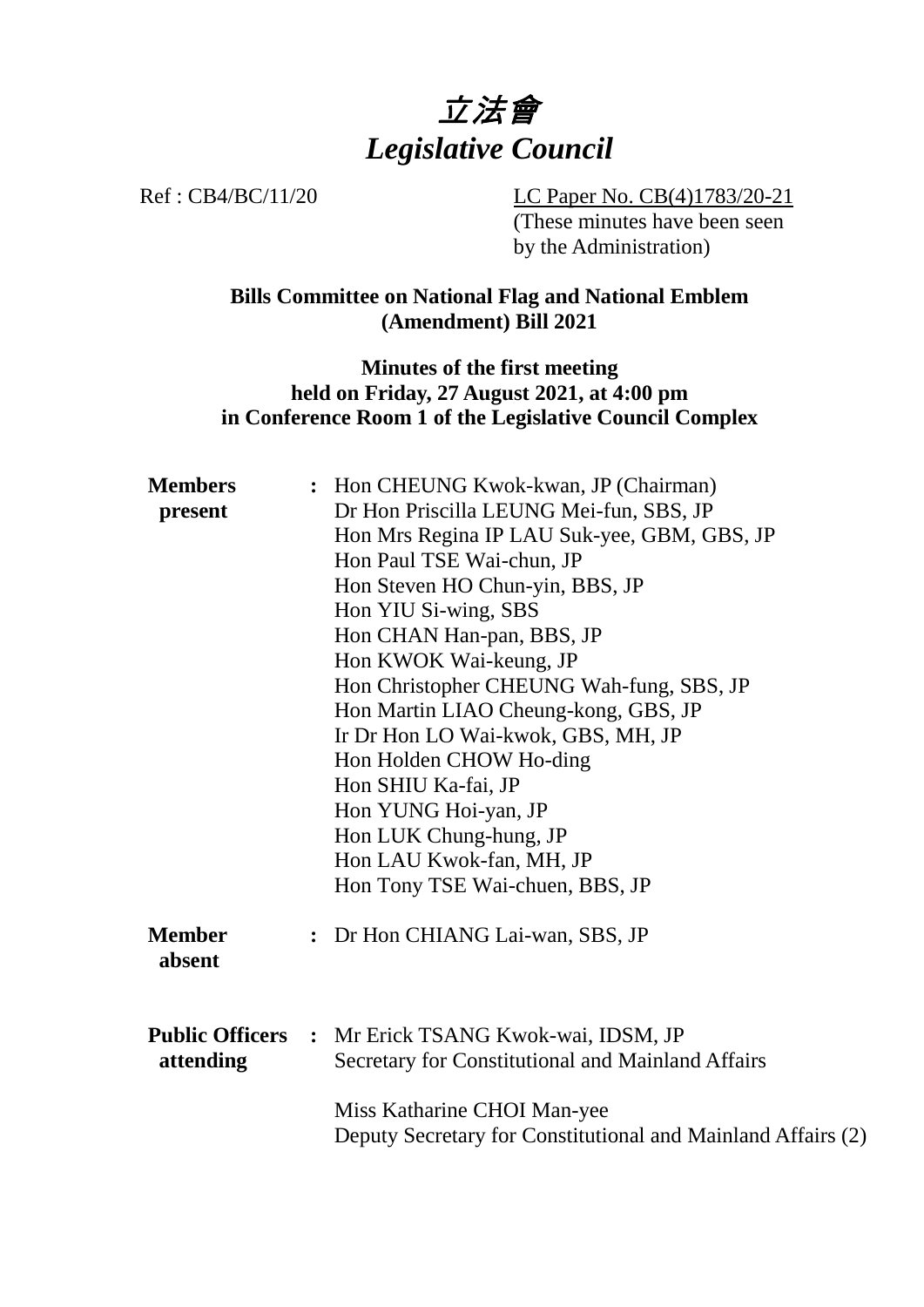|                               | Ms Cordelia LAM Wai-ki<br>Principal Assistant Secretary (Constitutional & Mainland<br>Affairs)7          |
|-------------------------------|----------------------------------------------------------------------------------------------------------|
|                               | Miss Jamie TSE Yik-yan<br>Assistant Secretary (Constitutional & Mainland Affairs)7A                      |
|                               | Mr Lawrence PENG Si-yun<br>Deputy Law Draftsman III<br>Department of Justice                             |
|                               | Mr Gary LI Ming-fung<br><b>Senior Government Counsel</b><br>Department of Justice                        |
|                               | Ms Teresa CHAN Mo-ngan<br>Deputy Secretary for Education (Special Duties)                                |
|                               | Mr Harry TSANG Chin-kwong<br><b>Director of Protocol</b><br>Protocol Division of the Administration Wing |
| <b>Clerk</b> in<br>attendance | : Ms Joanne MAK<br>Chief Council Secretary (4) 7                                                         |
| <b>Staff</b> in<br>attendance | Miss Rachel DAI<br><b>Assistant Legal Adviser 2</b>                                                      |
|                               | Mr Dennis HO<br>Senior Council Secretary (4)7                                                            |
|                               | <b>Miss Kitty LEUNG</b><br>Council Secretary (4)7                                                        |
|                               | Ms Louisa YU<br>Legislative Assistant (4) 7                                                              |
|                               |                                                                                                          |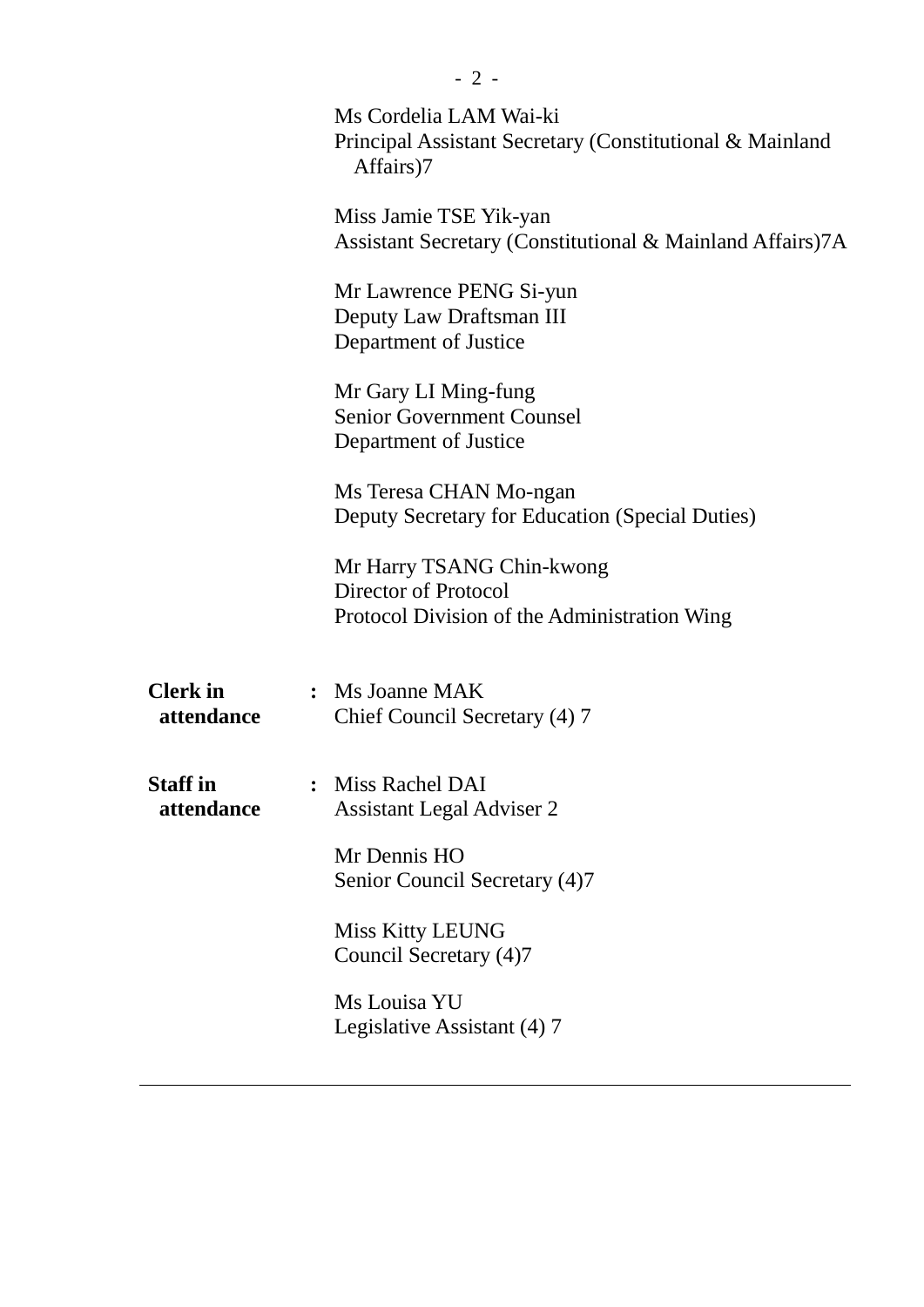## **I. Election of Chairman (and Deputy Chairman)**

# Election of Chairman

1. Mr CHEUNG Kwok-kwan was elected Chairman of the Bills Committee.

2. Members agreed that there was no need to elect a Deputy Chairman for the Bills Committee.

## **II. Meeting with the Administration** [File Ref.: CMAB S/F (1) to E4/1, LC Paper Nos. CB(3)864/20-21, LS110/20- 21 and CB(4)1439/20-21(01) to (03)]

3. The Bills Committee deliberated (index of proceedings attached at **Annex I**). The opening speech delivered by the Secretary for Constitutional and Mainland Affairs ("SCMA") is attached at **Annex II**.

### Discussion

4. The major views and concerns raised by members are set out in paragraphs 5 to 15 below.

# *Desecration of the national flag and national emblem*

5. Members noted that clause 6 of the Bill sought to amend section 4 of the National Flag and National Emblem Ordinance ("NFNEO") to provide for additional circumstances in which the national flag and national emblem must not be used or disposed of inappropriately (e.g. a national flag or a national emblem must not be displayed upside down, must not be displayed or used in any way that undermines the dignity of the national flag or the national emblem, and must not be discarded at will). SCMA explained that while the proposed new section 4 was a directional provision that did not impose any penalties, if the elements of the offences under the proposed new section 7 were proved (i.e. publicly and intentionally desecrating the national flag or national emblem), an act in contravention of the proposed new section 4 might constitute an offence under the Bill.

6. In response to members' concerns on various scenarios that might contravene the proposed new section 4(2) under clause 6 of the Bill (e.g. unintentionally displaying the national flag upside down or sideways), SCMA reiterated that under the proposed new section  $7(1)$  and  $7(2)$ , publicly and intentionally desecrating the national flag or national emblem by burning, mutilating, scrawling on, defiling or trampling on it or its image or in any other way, or intentionally publishing such a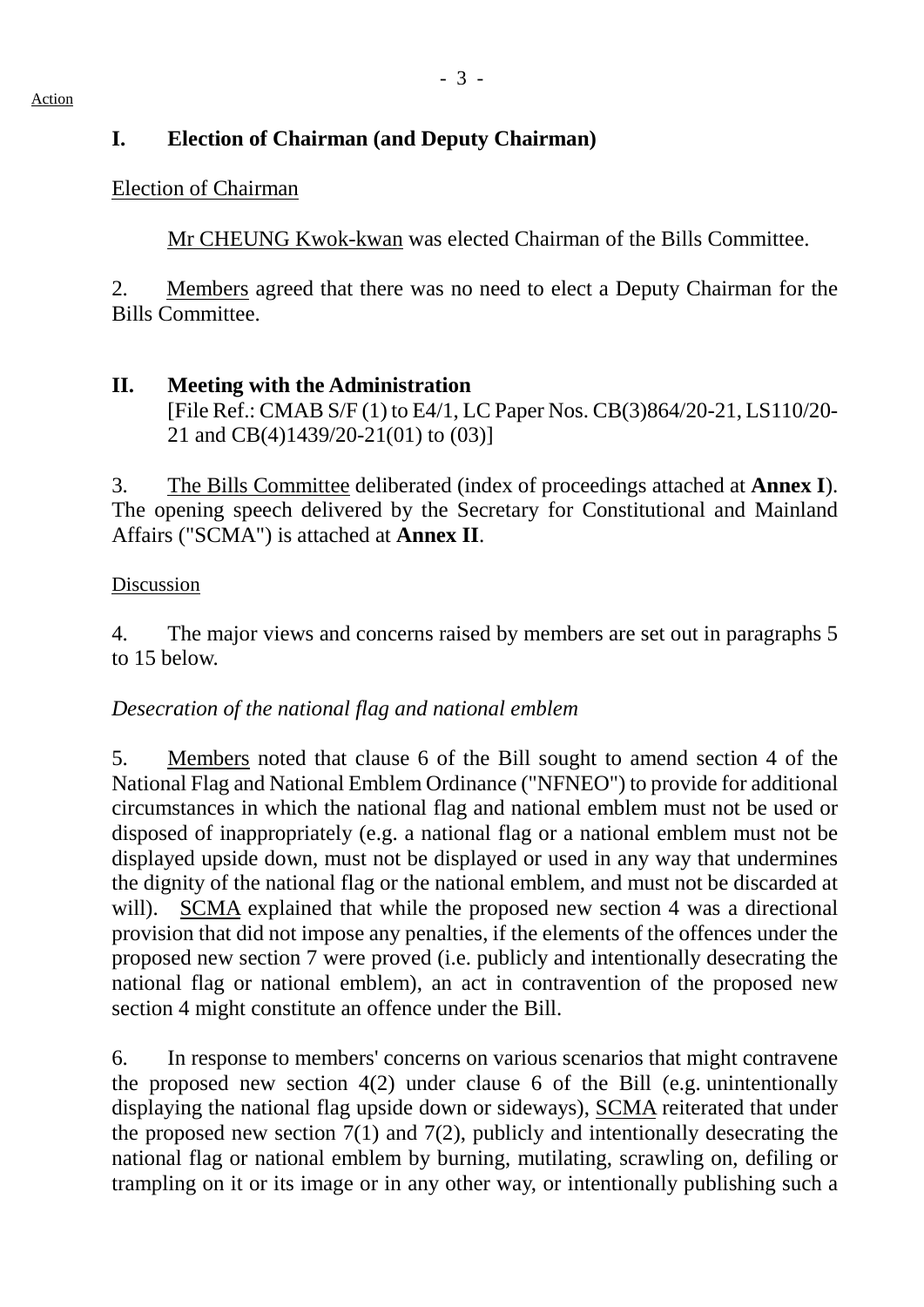Action

desecration with intent to desecrate the national flag or national emblem, would be a criminal offence.

7. Members also expressed concerns about tackling online offences of desecrating behaviour in relation to the national flag and national emblem. Mr LUK Chung-hung enquired whether behaviours of spoofing the national flag and national emblem on the Internet, such as the act of replacing the five stars on the national flag with five virus shapes, would contravene the proposed new section 7. SCMA advised that it would depend on whether the relevant image resembled the national flag so closely as to lead to the reasonable belief that the relevant image was the national flag as pursuant to the proposed amended section 8, and whether the elements of the offences specified in the proposed new section 7, i.e. publicly and intentionally desecrating the national flag, were present. It would be a question of fact and had to be assessed based on the actual circumstances of each case.

8. SCMA further advised that in dealing with the abovementioned desecrating acts that were committed overseas, the Police would, under the existing legal framework (e.g. through Mutual Legal Assistance Agreements), seek co-operation and assistance from overseas law enforcement agencies as necessary. Mr Steven HO expressed concerns as to whether law enforcement against offences in this area committed on the Internet would involve substantial manpower and whether the Constitutional and Mainland Affairs Bureau had drawn up an enforcement plan in consultation with the Security Bureau. He requested the Administration to provide additional information in writing.

(*Post-meeting note*: The supplementary information provided by the Administration [LC Paper No. CB(4)1419/20-21(01)] was tabled at the meeting on 3 September 2021 and was issued the members on the same day.)

### *Education in national flag and national emblem*

9. With regard to the requirement for the Secretary for Education ("SED") to give directions for the inclusion of the national flag and national emblem in primary and secondary education under the proposed new section 7A in clause 11 of the Bill, members enquired about the consequences to be faced by schools for failures to comply with the relevant directions to be given by SED. Members also enquired whether the Administration would strengthen the training for teachers on education in the national flag and national emblem to ensure effective teaching in this area.

10. Deputy Secretary for Education (Special Duties) ("DS(Ed)(SD)") said that schools had the responsibility to educate students to understand and respect the national flag and national emblem. She said that the Education Bureau ("EDB") would keep in view the implementation of education in the national flag and national

Admin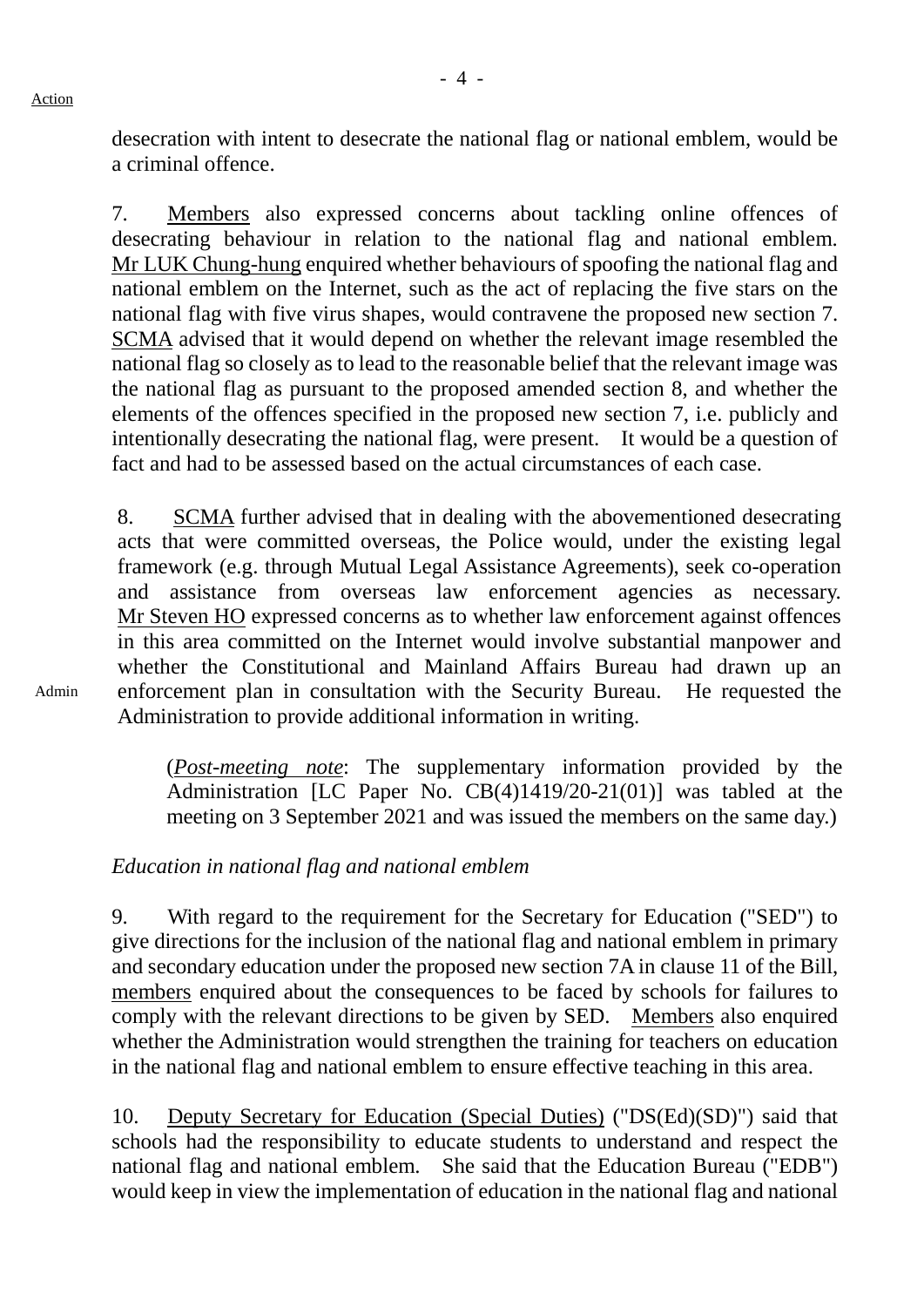emblem in school through daily contacts, inspections and visits. She assured members that EDB would follow up on irregularities identified in school operations (including non-compliance with the directions given by SED) in a serious manner and request the schools concerned to make rectifications through the existing mechanism, e.g. giving verbal/written warnings or advisory letters. If individual schools did not comply with the requirements, EDB could exercise power conferred by relevant provisions of the Education Ordinance (Cap. 279). EDB was confident that schools would comply with the directions to be given by SED under the proposed new section 7A of NFNEO.

11. On training and support for teachers, DS(Ed)(SD) said that EDB would enhance the provision of the relevant learning and teaching resources for schools. In this connection, a web-based resource platform "National Education One-stop Portal" had been newly developed with a view to facilitating teachers' and students' browsing of and access to the diversified resources relating to, among other things, the national flag and national emblem. Furthermore, from September 2021 onwards, EDB would organize web-based seminars on national flag raising ceremonies for teachers of kindergartens ("KGs"), primary and secondary schools. Throughout the 2021/22 school year, training workshops would also be conducted for teachers so as to strengthen support for schools in fostering the sense of national identity among students through regular conduct of national flag raising ceremonies.

12. Ms YUNG Hoi-yan questioned why SED was required to give directions for the inclusion of the national flag and national emblem only in primary and secondary education but not in KG education as well under the proposed new section 7A(1)(a) of NFNEO. She considered that children should receive education in the national flag and national emblem and develop the sense of national identity from a young age. Mr KWOK Wai-keung pointed out that education in the national flag and national emblem should be covered in the national security education courses run by the universities funded by the University Grants Committee.

13. DS(Ed)(SD) explained that unlike primary and secondary education, which adopted subject-based curricula, KG education aimed at promoting comprehensive and balanced development in children through approaches of "Real-life Themes". Moreover, the proposed new section 7A aimed to reflect Article 21 of the amended Law of the People's Republic of China on the National Flag ("National Flag Law") and Article 15 of the amended Law of the People's Republic of China on the National Emblem ("National Emblem Law"). That said, DS(Ed)(SD) advised that the KG curriculum attached importance to children's moral development and good living habits. Teachers should help students understand the national flag and the etiquette of raising the national flag, as well as recognize that Hong Kong was part of the Country, so that students would develop the sense of belonging to the Country. DS(Ed)(SD) pointed out that EDB had been in communication with universities,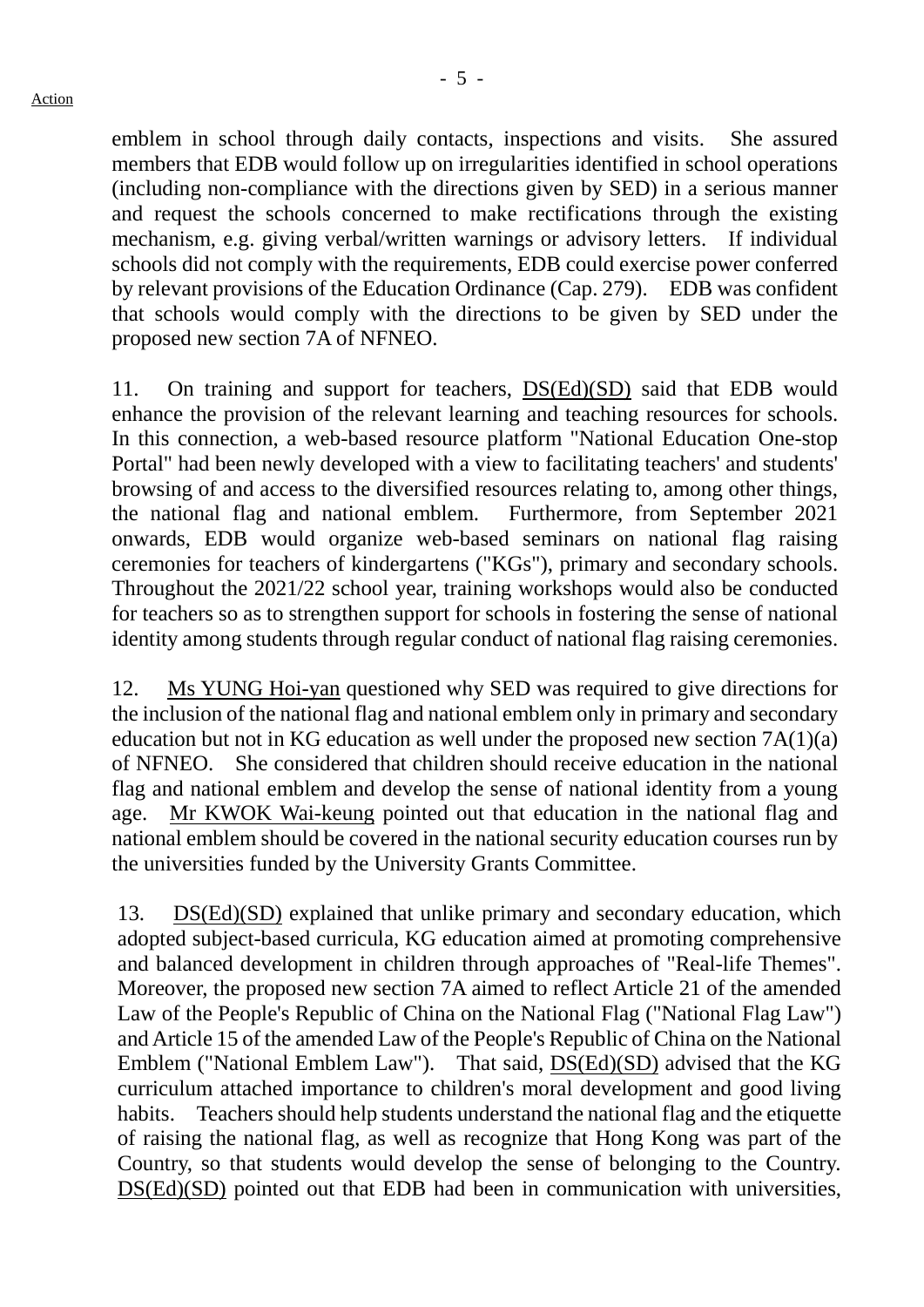Action

Admin

Admin

some of which had already incorporated national security education into their curriculum. DS(Ed)(SD) added that Mr KWOK's view would be relayed to the universities for consideration.

#### *Recovery and disposal of the national flag and national emblem*

14. Members noted that clause 5(3) of the Bill proposed to add a new section 3(3A) to empower the Chief Executive to make stipulations in relation to the recovery and disposal of national flags and national emblems. Principal Assistant Secretary (Constitutional & Mainland Affairs)7 ("PAS(CMA)7") explained that the Administration noted that in previous large-scale events, the handheld national flags were often thrown on the ground or discarded casually after the events. To suitably reflect Article 19 of the amended National Flag Law and Article 14 of the amended National Emblem Law regarding the recovery and disposal of the national flags and national emblems in the Bill, on implementation, the Administration planned to set up designated collection points at Community Halls or Community Centres in different Districts for event organizers and members of the public to return any damaged, defiled, faded or substandard national flags and national emblems for central handling by the Hong Kong Special Administrative Region ("HKSAR") Government. PAS(CMA)7 added that while the public was encouraged to keep the national flags and national emblems in good condition for reuse, in case people wished to dispose of any national flags and national emblems kept by them, they could make use of the designated collection points, and should never discard them in a way which undermined their dignity.

### *Review of the Regional Flag and Regional Emblem Ordinance ("RFREO")*

15. Members queried why the Administration did not amend RFREO and NFNEO in parallel to ensure that the enforcement standards of relevant offences were aligned and avoid giving rise to disparities between the two ordinances. SCMA explained that HKSAR had the constitutional responsibility to implement the amended National Flag Law and the amended National Emblem Law locally by amending NFNEO as soon as possible, therefore priority was accorded to this legislative amendment exercise. That said, SCMA undertook that the Administration would review the provisions of RFREO in a timely manner and propose amendments to RFREO as necessary. At the request of the Bills Committee, SCMA agreed to provide supplementary information in this connection.

(*Post-meeting note*: The supplementary information provided by the Administration [LC Paper No. CB(4)1419/20-21(01)] was tabled at the meeting on 3 September 2021 and was issued the members on the same day.)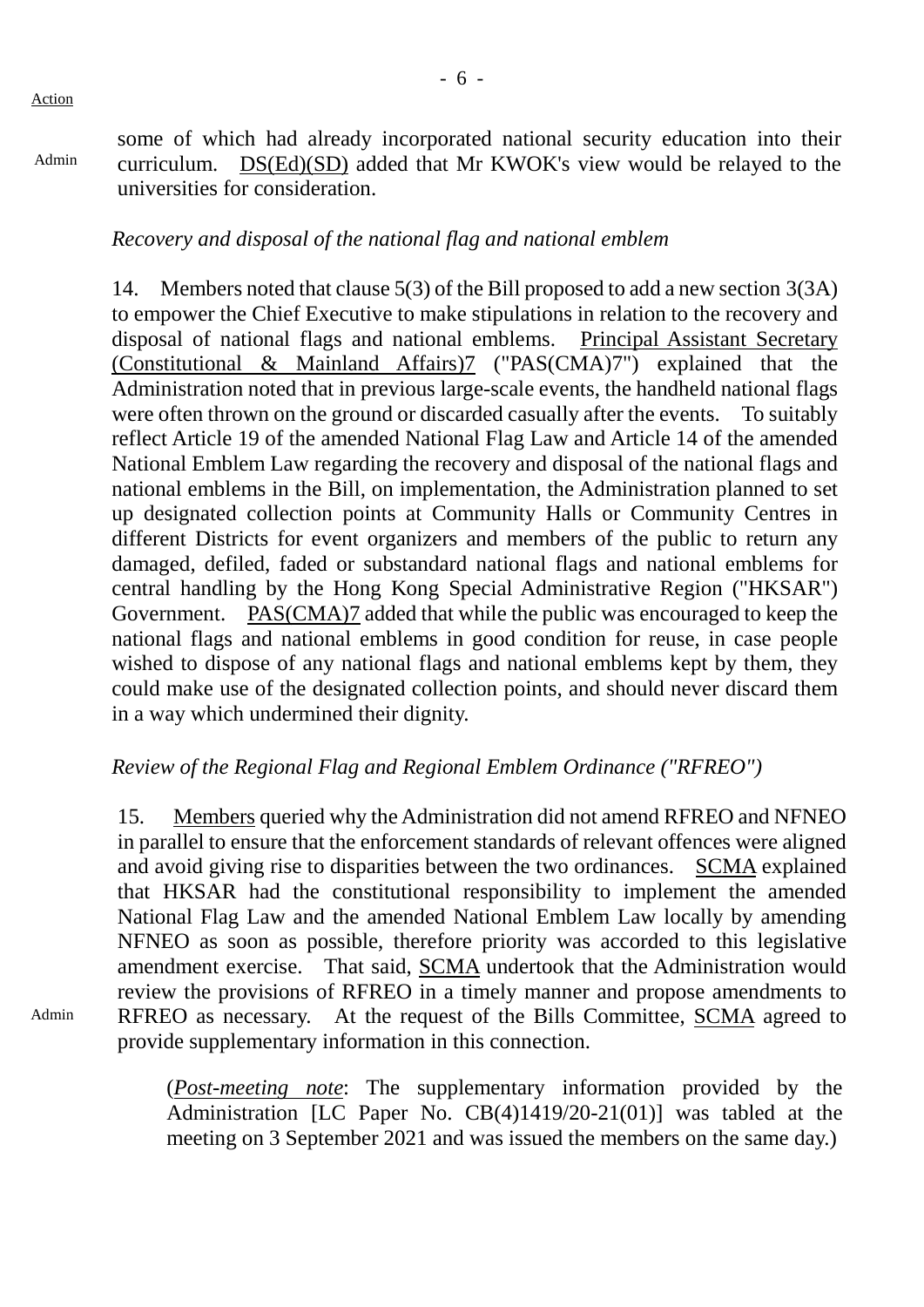#### Clause-by-clause examination of the Bill

16. The Bills Committee commenced clause-by-clause examination of the Chinese text of the Bill. The Bills Committee completed scrutinizing clause 6 of the Bill.

#### Invitation of public views

17. Members agreed that a general notice should be posted on the Legislative Council's website to invite written submissions on the Bill.

#### **III. Any other business**

18. Members agreed that the next meeting would be held on Friday, 3 September 2021, at 10:45 am.

19. There being no other business, the meeting ended at 5:58 pm.

Council Business Division 4 Legislative Council Secretariat 3 December 2021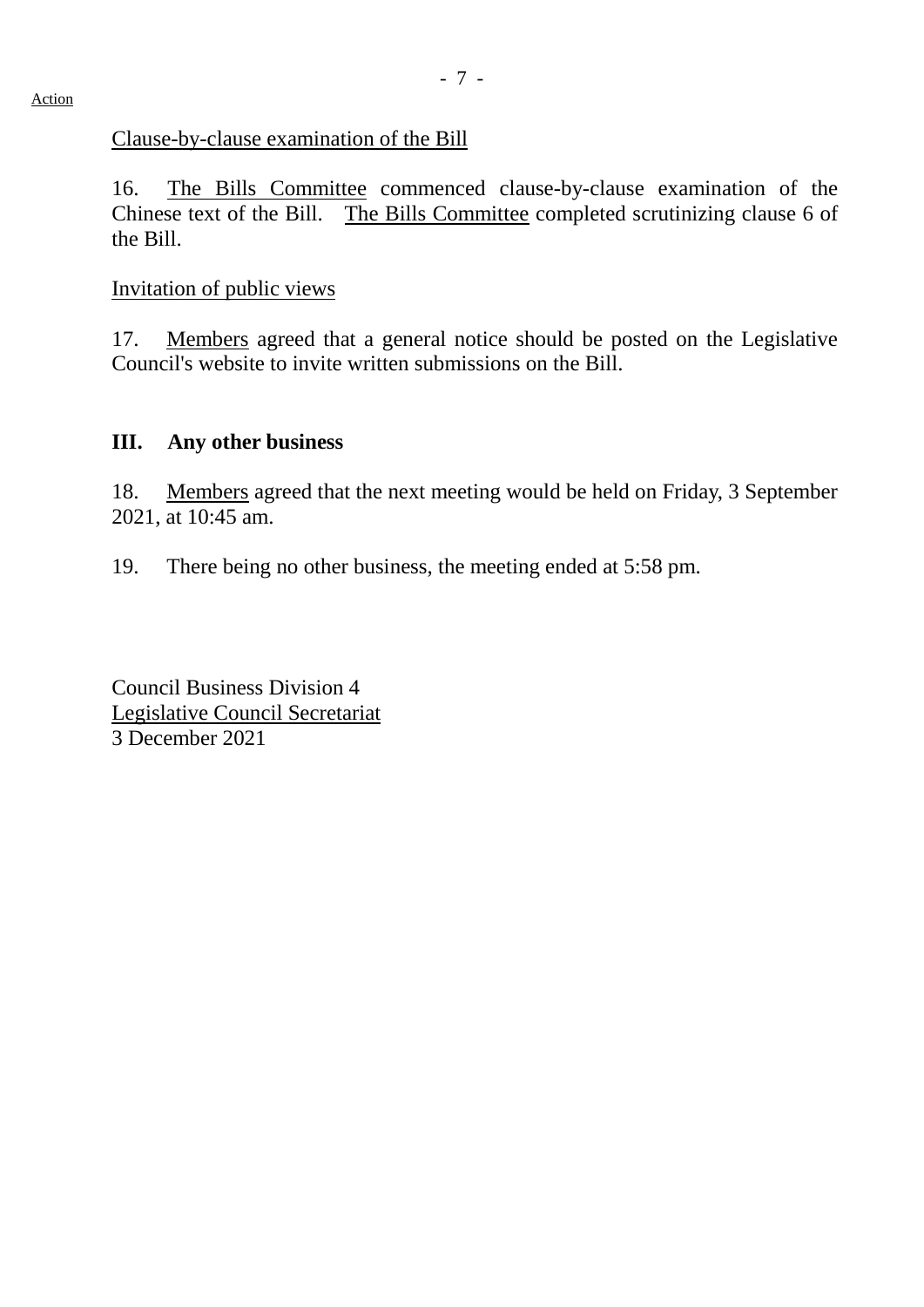### **Annex I**

### **Proceedings of the first meeting of the Bills Committee on National Flag and National Emblem (Amendment) Bill 2021 on Friday, 27 August 2021, at 4:00 pm in Conference Room 1 of the Legislative Council Complex**

| <b>Time</b><br><b>Marker</b> | Speaker(s)                                          | Subject(s)                                                                                                                                                                                                                     | <b>Action</b><br>required |
|------------------------------|-----------------------------------------------------|--------------------------------------------------------------------------------------------------------------------------------------------------------------------------------------------------------------------------------|---------------------------|
| $000349 -$<br>000634         | <b>Members</b>                                      | <b>Election of Chairman</b>                                                                                                                                                                                                    |                           |
| $000635 -$<br>000712         | Chairman<br><b>Members</b>                          | Invitation of public views                                                                                                                                                                                                     |                           |
| $000713 -$<br>001303         | Chairman<br>Administration                          | Opening speech of the Secretary for Constitutional<br>and Mainland Affairs on the National Flag and<br>National Emblem (Amendment) Bill 2021 ("the<br>Bill") (Chinese version only) (see Annex II)                             |                           |
| $001304 -$<br>001907         | Chairman<br>Dr Priscilla LEUNG<br>Administration    | Proposed amendments to sections 4 and 7 of the<br>National Flag and National Emblem Ordinance<br>("NFNEO") and the proposed new section 4A of<br><b>NFNEO</b>                                                                  |                           |
| $001908 -$<br>002554         | Chairman<br>Mr LUK Chung-hung<br>Administration     | Definition of desecrating acts in relation to the<br>national flag and national emblem under the<br>proposed new section 7 of NFNEO; and training for<br>teachers in respect of national flag and national<br>emblem education |                           |
| $002555 -$<br>003035         | Chairman<br>Mr Tony TSE<br>Administration           | The Administration's plan to review and amend the<br>Regional Flag and Regional Emblem Ordinance<br>("RFREO")                                                                                                                  |                           |
| $003036 -$<br>003607         | Chairman<br>Mr YIU Si-wing<br>Administration        | National flag and national emblem education; the use<br>and display of the national flag; and the enforcement<br>of the proposed new section 7 of NFNEO                                                                        |                           |
| $003608 -$<br>004301         | Chairman<br>Mr Steven HO<br>Administration          | The use and display of the national flag; and review<br>of RFREO                                                                                                                                                               |                           |
| $004302 -$<br>004727         | Chairman<br>Mr Christopher CHEUNG<br>Administration | Consequences of non-compliance with the directions<br>to be given by the Secretary for Education ("SED")                                                                                                                       |                           |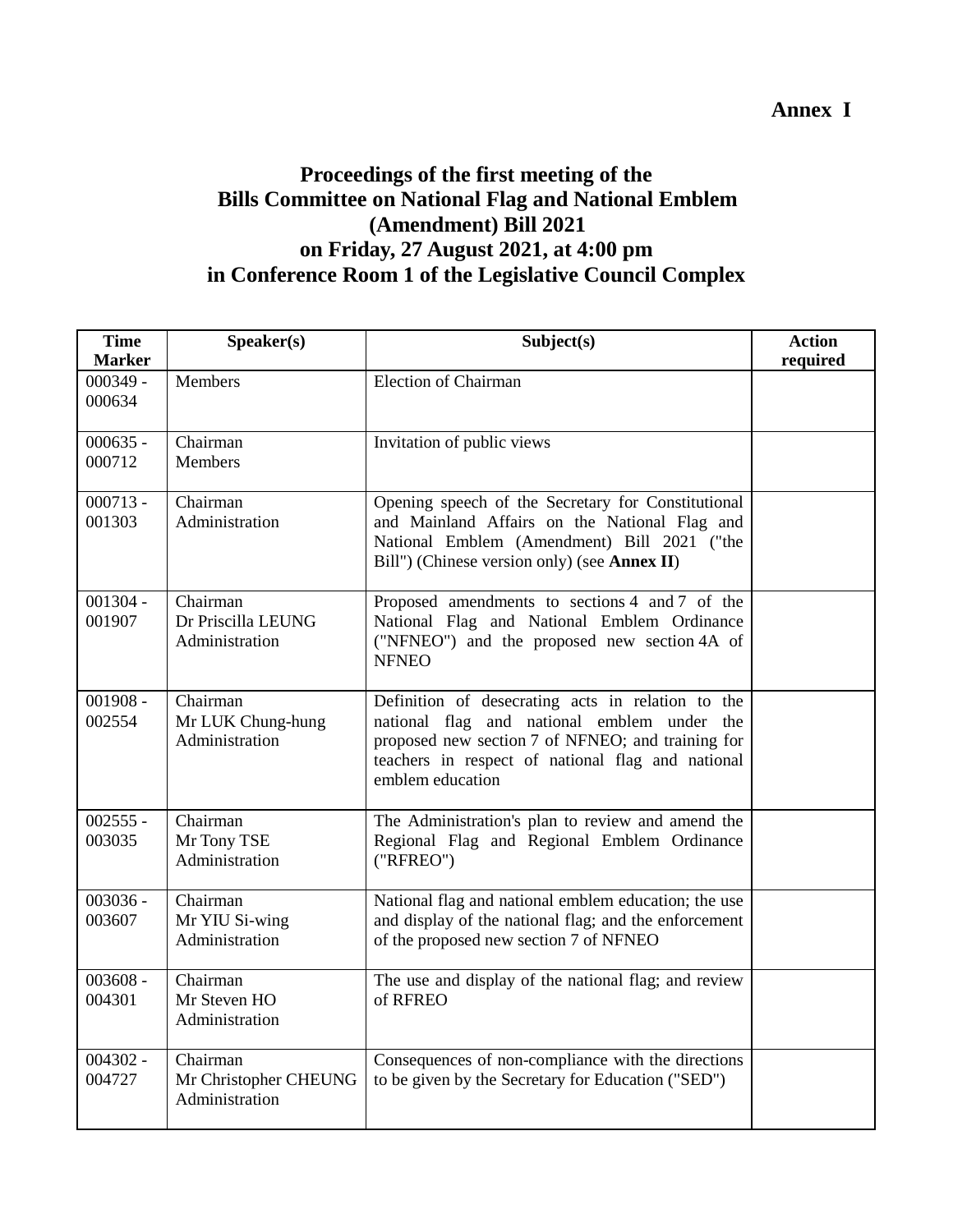| <b>Time</b><br><b>Marker</b>             | Speaker(s)                                                | Subject(s)                                                                                                                                                                 | <b>Action</b><br>required                                                                                                         |  |  |  |
|------------------------------------------|-----------------------------------------------------------|----------------------------------------------------------------------------------------------------------------------------------------------------------------------------|-----------------------------------------------------------------------------------------------------------------------------------|--|--|--|
| $004728 -$<br>005012                     | Chairman<br>Mr LAU Kwok-fan<br>Administration             | The scope of prohibition on certain uses of the<br>national flag and national emblem under the Bill                                                                        |                                                                                                                                   |  |  |  |
| $005013 -$<br>005640                     | Chairman<br>Ms YUNG Hoi-yan<br>Administration             | Scope of coverage of education on the national flag<br>and national emblem                                                                                                 |                                                                                                                                   |  |  |  |
| $005641 -$<br>010304                     | Chairman<br>Ir Dr LO Wai-kwok<br>Administration           | Disparities between the provisions in NFNEO after<br>amended by the Bill and those in the existing RFREO                                                                   | Admin.<br>to<br>provide<br>supplementary<br>information<br>15<br>of<br>(para.<br>minutes)                                         |  |  |  |
| $010305 -$<br>010854                     | Chairman<br>Mr KWOK Wai-keung<br>Administration           | Suggestion on enhancing the national security<br>education courses run by universities funded by the<br><b>University Grants Committee</b>                                 | Admin. to relay<br><b>KWOK's</b><br>Mr<br>view to relevant<br>universities for<br>consideration<br>(para.<br>13<br>of<br>minutes) |  |  |  |
| $010855 -$<br>011254                     | Chairman<br>Mr CHAN Han-pan<br>Administration             | The use, display, recovery and disposal of the<br>national flag                                                                                                            |                                                                                                                                   |  |  |  |
| $011255 -$<br>011715                     | Chairman<br>Mr Holden CHOW<br>Administration              | Ensuring schools' compliance with the directions to<br>be given by SED for the inclusion of the national flag<br>and national emblem in primary and secondary<br>education |                                                                                                                                   |  |  |  |
| $011716 -$<br>012420                     | Chairman<br>Mr Tony TSE<br>Mr Steven HO<br>Administration | Review of RFREO and enforcement of the amended<br><b>NFNEO</b>                                                                                                             | Admin.<br>to<br>provide<br>supplementary<br>information<br>(para.<br>8<br>of<br>minutes)                                          |  |  |  |
| Clause-by-clause examination of the Bill |                                                           |                                                                                                                                                                            |                                                                                                                                   |  |  |  |
| $012421 -$<br>012535                     | Chairman<br>Administration                                | <b>Part 1 – Preliminary</b><br>Examination of clauses 1 and 2 of the Bill                                                                                                  |                                                                                                                                   |  |  |  |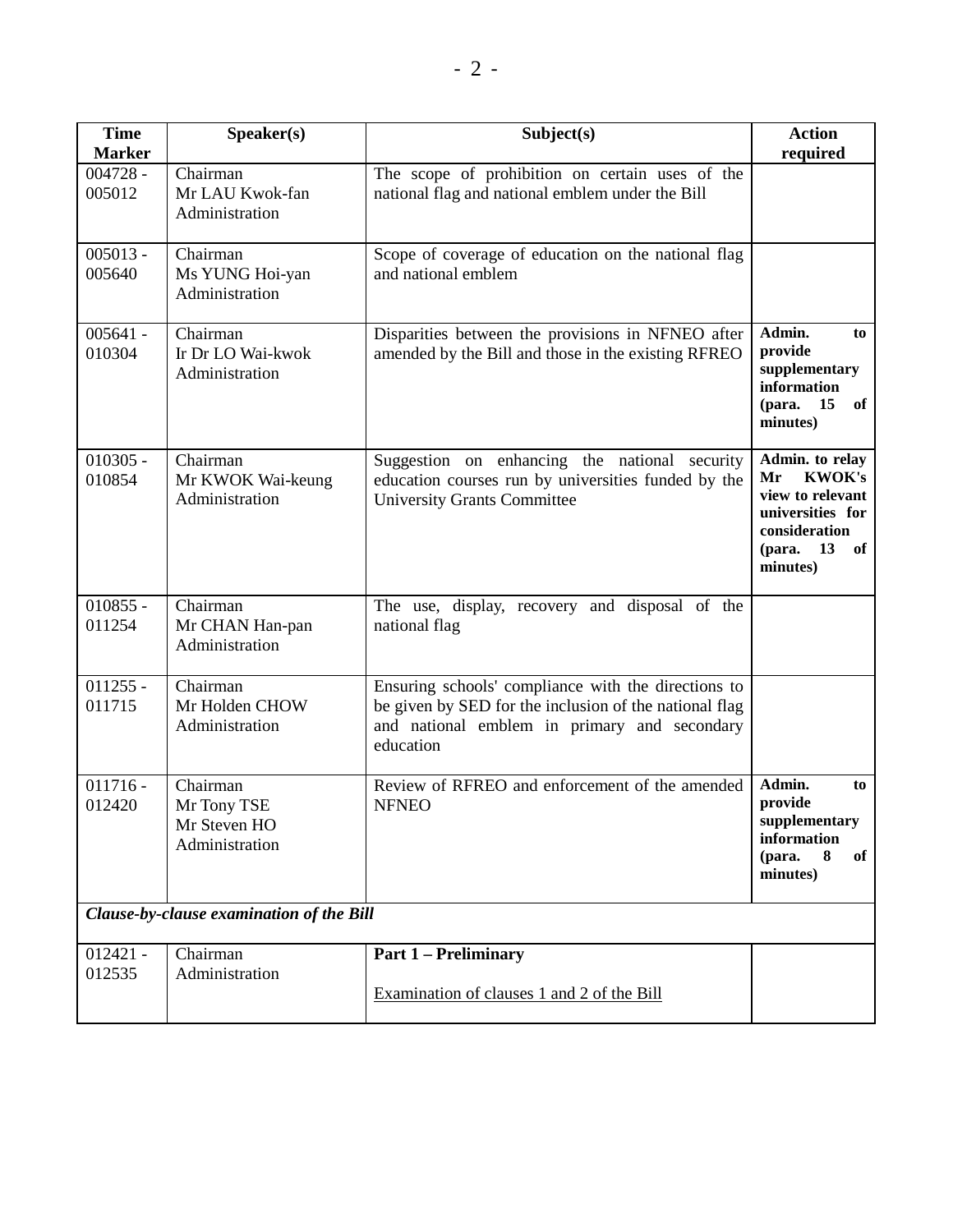| <b>Time</b><br><b>Marker</b> | Speaker(s)                                                                                        | Subject(s)                                                                                                                                                                                                                                                                                                                                                                                                                                                | <b>Action</b> |
|------------------------------|---------------------------------------------------------------------------------------------------|-----------------------------------------------------------------------------------------------------------------------------------------------------------------------------------------------------------------------------------------------------------------------------------------------------------------------------------------------------------------------------------------------------------------------------------------------------------|---------------|
| $012536 -$<br>020140         | Chairman<br>Mr Tony TSE<br>Ms YUNG Hoi-yan<br>Mr Steven HO<br>Mr LUK Chung-hung<br>Administration | Part 2 - Amendments to National Flag and<br><b>National Emblem Ordinance (116 of 1997)</b><br>Examination of clauses 3 to 6 of the Bill<br>Clause 4<br>Discussion of the proposed new Preamble<br>Clause 5<br>Enquiries on matters relating to the stipulations<br>to be made by the Chief Executive and the<br>proposed amendment to section 3(4) of NFNEO<br>Clause 6<br>Enquiries on the rationale of the proposed<br>amendments to section 4 of NFNEO | required      |
| $020141 -$<br>020232         | Chairman<br><b>Members</b>                                                                        | Date of next meeting and closing remarks                                                                                                                                                                                                                                                                                                                                                                                                                  |               |

Council Business Division 4 Legislative Council Secretariat 3 December 2021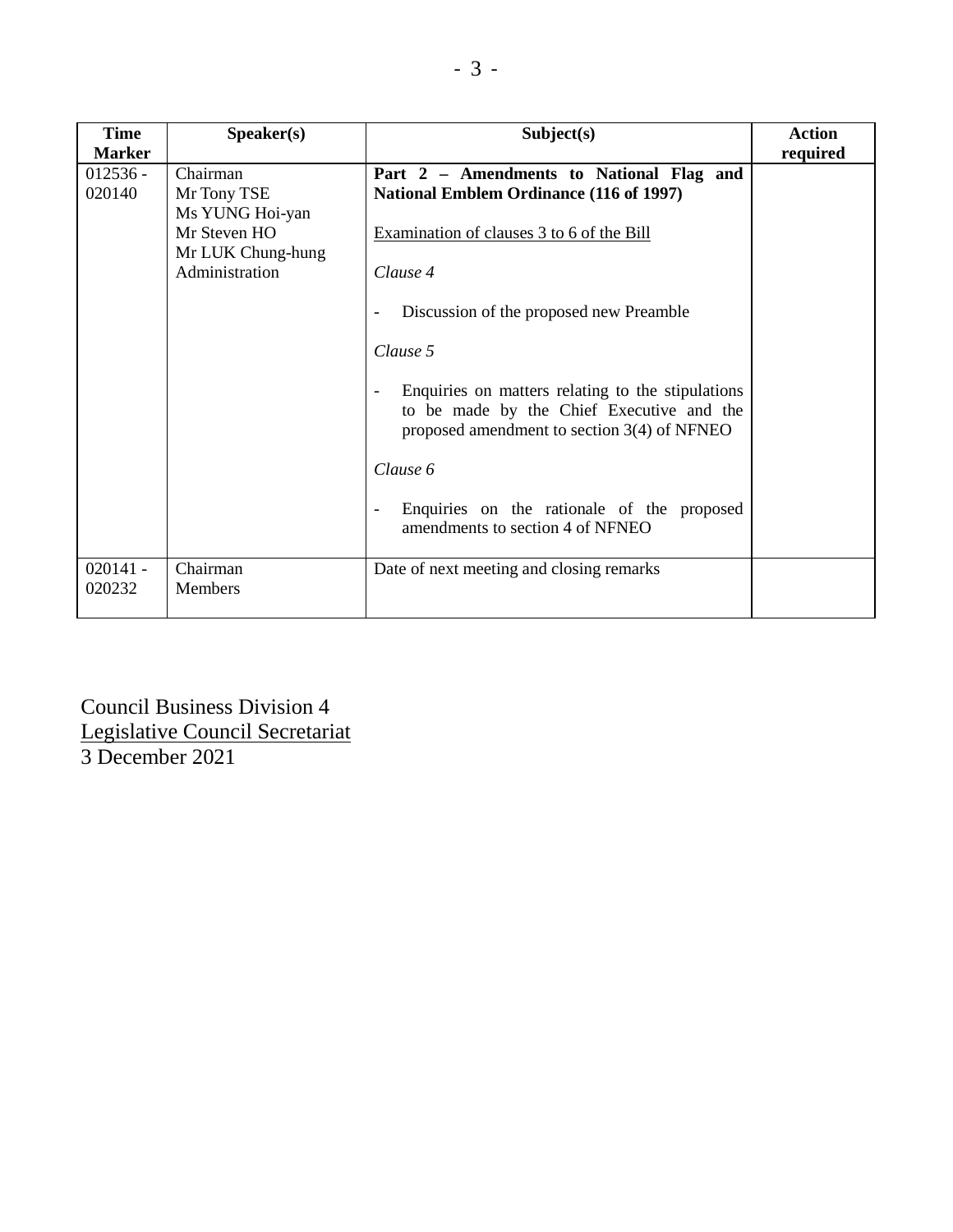#### 新聞公報

政制及內地事務局局長在立法會《2021年國旗及國徽(修 訂)條例草案》委員會首次會議開場發言(只有中文) \*\*\*\*\*\*\*\*\*\*\*\*\*\*\*\*\*\*\*\*\*\*\*\*

 以下是政制及內地事務局局長曾國衞今日(八月二十七 日)在立法會《2021年國旗及國徽(修訂)條例草案》委員 會首次會議的開場發言全文:

主席:

 今天我和律政司、教育局及禮賓處的同事出席《2021年 國旗及國徽(修訂)條例草案》(《條例草案》)法案委員 會的首次會議,解釋及回應議員就《國旗法》和《國徽法》 這兩部全國性法律的本地立法工作。

 國旗、國徽和國歌是國家的象徵和標誌,代表着國家的 權威和尊嚴。針對實踐中存在的新情況、新問題,第十三屆 全國人民代表大會常務委員會在去年十月通過了《國旗法》 及《國徽法》的修正草案,以完善國家標誌制度,更好維護 國家的形象和尊嚴。

《國旗法》及《國徽法》已列入《基本法》附件三,並 已通過制定《國旗及國徽條例》以本地立法方式在香港特區 實施。因應經修正的《國旗法》及《國徽法》內容,及參考 《國歌條例》,我們在八月十八日首讀、動議二讀此《條例 草案》,並提交予各位議員審議。此外,我們亦已在二月就 《條例草案》的建議方向諮詢立法會政制事務委員會,議員 普遍表示支持。

 讓我先談今次《條例草案》的立法原則。這次法例修訂 的原則非常清晰,就是要充分體現兩部經修正的全國性法律 的規定、原則和精神,即保障國旗及國徽的正確使用,維護 國旗及國徽的尊嚴,使市民尊重國旗及國徽,增強市民的國 家觀念和弘揚愛國精神,同時兼顧香港特區的普通法法律制 度,以及實際情況。

 經修正的《國旗法》有24條條文,而《國徽法》則有19 條條文。除了不適用於香港特區的條文外,其餘大部分的條 文已適當地納入《條例草案》。

 至於立法重點,《條例草案》分為四個部分,共有18項 修訂條文,主要有三個修訂重點:

第一,明確國旗及國徽的使用規定,包括加入參與或出 席升國旗儀式的人當守的禮儀、國旗及國徽的收回處置方 式、不適當使用國旗及國徽等條文;

第二,加入禁止將國旗、國徽作某些用涂的情況,以及 清晰化侮辱國旗及國徽罪行的條文,並延長檢控期限,與 《國歌條例》的相應規定一致;